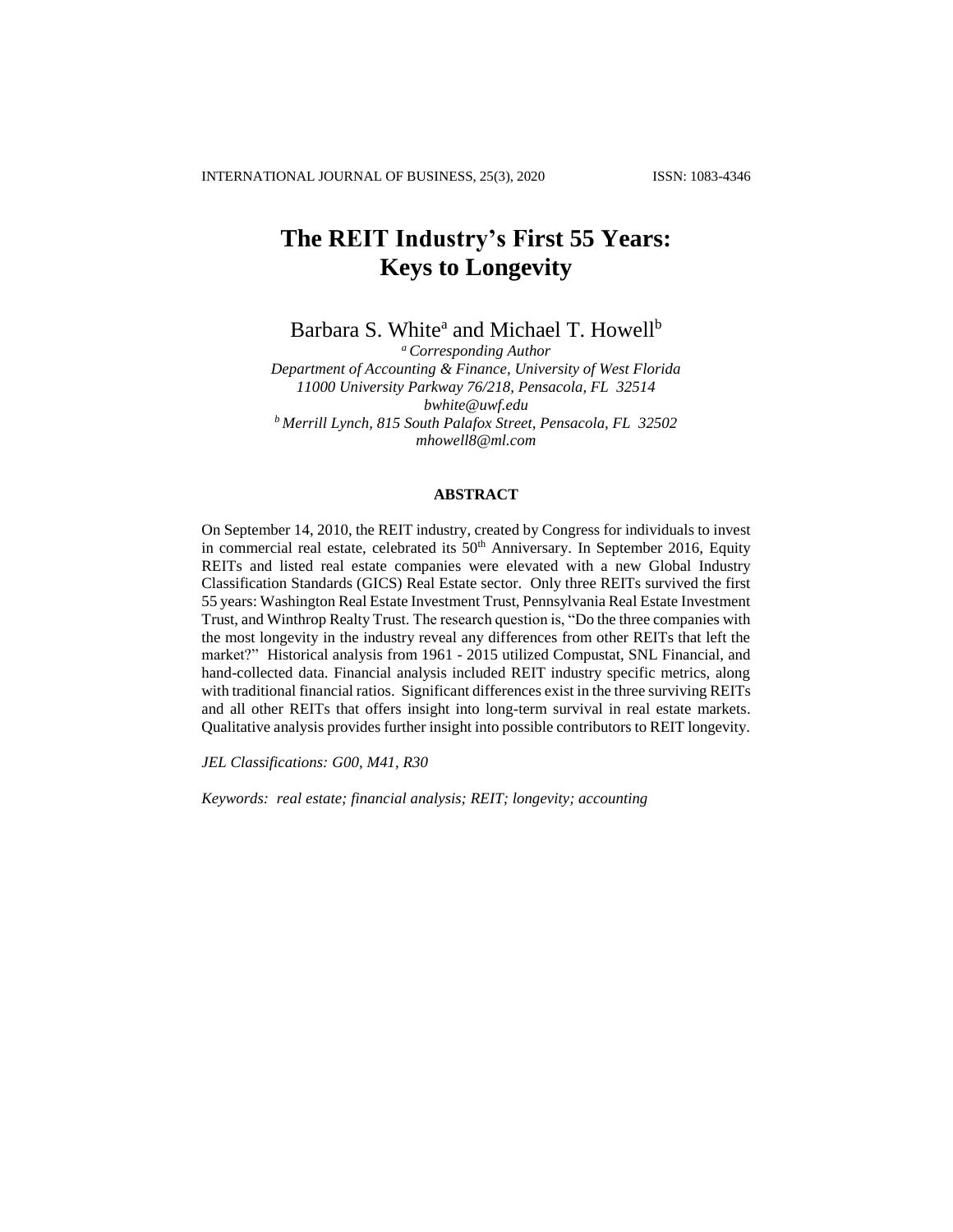#### **I. INTRODUCTION**

Since the origin of the Real Estate Investment Trust (REIT) industry in 1960, the industry has undergone many changes in its 55 years in existence, arriving at its current standing as one of the major capital providers of real estate in the United States. On September 14, 2010, the REIT industry celebrated its 50<sup>th</sup> Anniversary, and in 2016, it continues to gain prominence with the establishment of a new Global Industry Classification Standards (GICS) Real Estate sector. President Eisenhower signed REITs into law to enable Americans to invest in large-scale and diversified real estate portfolios. Nineteen public offerings of REITs occurred in the first two years of passage of the REIT law (Killen, 1973), and three of them still existed 55 years later: Washington Real Estate Investment Trust, Pennsylvania Real Estate Investment Trust, and Winthrop Realty Trust (formerly known as First Union Real Estate Equity and Mortgage Investments).

Financial data for the three companies, along with financial data on other companies that have been part of the industry during its first 55 years, are analyzed in a triple case study to illustrate the progression of the REIT industry and possible keys to industry longevity. Selected qualitative factors on the three companies are analyzed as a complement to this quantitative analysis. The following research question is addressed, "Do the three companies with the most longevity in the industry reveal any differences from other REITs that left the market?"

## **II. LITERATURE REVIEW**

REITs have become an important component of the market since their initial introduction in 1960. Just as mutual funds allow for investments in stocks, REITs allow for investments in real estate ("REITs – What are they? How do they work?", 2007). Parmelee (2005) states that many individuals are not as familiar with REITs; however, they are an attractive investment since entities must pay out 90% of its income in dividends.

Investors, creditors, and the public look to financial measures to evaluate the performance of companies. A company's strong performance motivates investment and growth, which increases its chances of long-term survival. Typically, analysts evaluate REITs using "Funds from Operations (FFO)" which is defined as net income calculated per Generally Accepted Accounting Principles (GAAP), plus depreciation and amortization, eliminating gains (losses) on the sales of property, and after adjusting for the effects of unconsolidated partnerships and joint ventures (NAREIT, 2002). Removing the effect of gains and losses allows one to get a better picture of the future income producing potential of the REIT. NAREIT (National Association of Real Estate Investment Trusts) formally implemented the definition of FFO in 1991 to endorse a supplementary industry-wide measure of REIT performance, without the problems related to GAAP net income (NAREIT, 2002). In 2003, the Securities and Exchange Commission (SEC) permitted companies to use FFO per share in SEC filings (Santucci and Newell, 2003). The industry adopted FFO due to the deemed irrelevance of GAAPbased depreciation for income-producing real properties. Proponents of FFO believe that the residual value of real estate, in particular income-producing properties, is much higher than its depreciated value indicates. In addition, the properties do not decline in value as suggested by GAAP depreciation, but in many cases, appreciate in value (Khang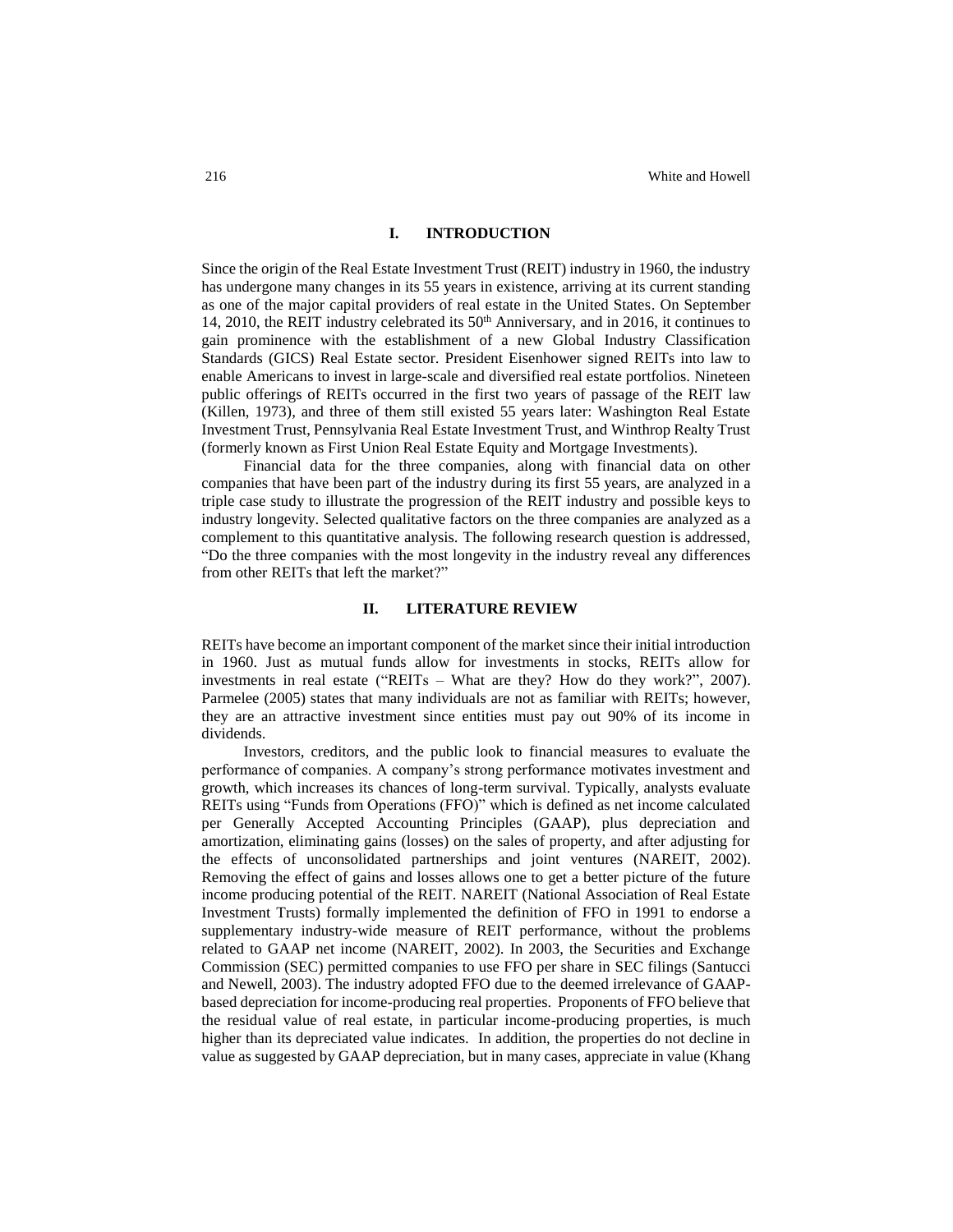and Zao, 2009). Depreciation is typically the largest expense excluded from FFO in measuring operating performance (Tsang 2006), and with its exclusion, proponents of FFO argue that using FFO provides a better operating measure. REIT specific metrics, such as Funds from Operations (FFO), Modified Funds from Operations (MFFO), and Adjusted Funds from Operations (AFFO) assist investors and analysts in determining a firm's dividend-paying ability and future profitability (Shields, 2010).

Another financial measure that indicates the market's perception of future earnings potential for REITs is the FFO multiple. It utilizes the REIT's closing price divided by FFO per share, and analysts use it to gauge REIT valuation and entity success. In determining what makes a successful REIT, Vakalopoulos (1993) found that the Dividend Payout ratio and the Dividend Yield accounted for the most variability in the FFO Multiple when performing quantitative analysis. The interplay of these factors highlights their importance and consideration in evaluating performance. Dividends can spark investor interest, thus are worth examination. In addition, dividends are a significant portion of the total return of REITs (NAREIT, 1998). Even though the financial measures above are important, Vakalopoulos (1993) found in the qualitative portion of her study that high inside ownership and experienced management were the key to REITs trading at higher multiples, and not just dividends.

The Debt ratio is particularly relevant for REITs, as REITs are heavy purchasers of real estate and large amounts of funding are required. REITs fund most of their acquisitions through raising capital or external borrowing. Sometimes a REIT will dispose of real estate assets to fund the purchase of new assets, but REITS achieve a significant portion of the funding externally through the issuance of stock or long-term borrowing. Analysts, investors, company personnel and NAREIT personnel track the debt ratio to determine the strength of a REIT's balance sheet. Acknowledging their importance in 1973, NAREIT published a table of the debt ratios of the investment  $REITs.<sup>1</sup>$ 

The Leverage ratio is a common ratio in most financial analysis and previous research on REITs cites this financial measure. Valachi (1976) performed financial ratio analysis on a matched sample of failed and active REITs to identify if differences in certain ratios could predict REIT failures. Valachi (1976) noted that the relationship of debt to equity was one of the indicators of REIT failures, as firms that are unable to pay their debts are not able to survive in the long-term. Because of the importance of debt, the Leverage ratio and Debt ratio are both important considerations for company stability.

Total revenue growth and total asset growth are two metrics commonly used to track a company or industry's growth and maturation. Significant growth is indicated for both metrics during the 55 years, as REITs experienced their biggest growth after the early 1990s. With changes in tax laws and the shutting down of many tax shelters and partnership arrangements, REITs found increased investor interest. REITs previously could not compete for capital with the tax shelters, as the REIT produced taxable income and could not pass through losses to shareholders (NAREIT, 1998).

Performance and stability financial measures are important for long-term survival, but so are liquidity measures for REITs. The ratio of cash and cash equivalents to total assets is important to REITS and all companies as a liquidity measure. Valachi (1976) analyzed this ratio in his study on failed REITs as a metric for liquidity.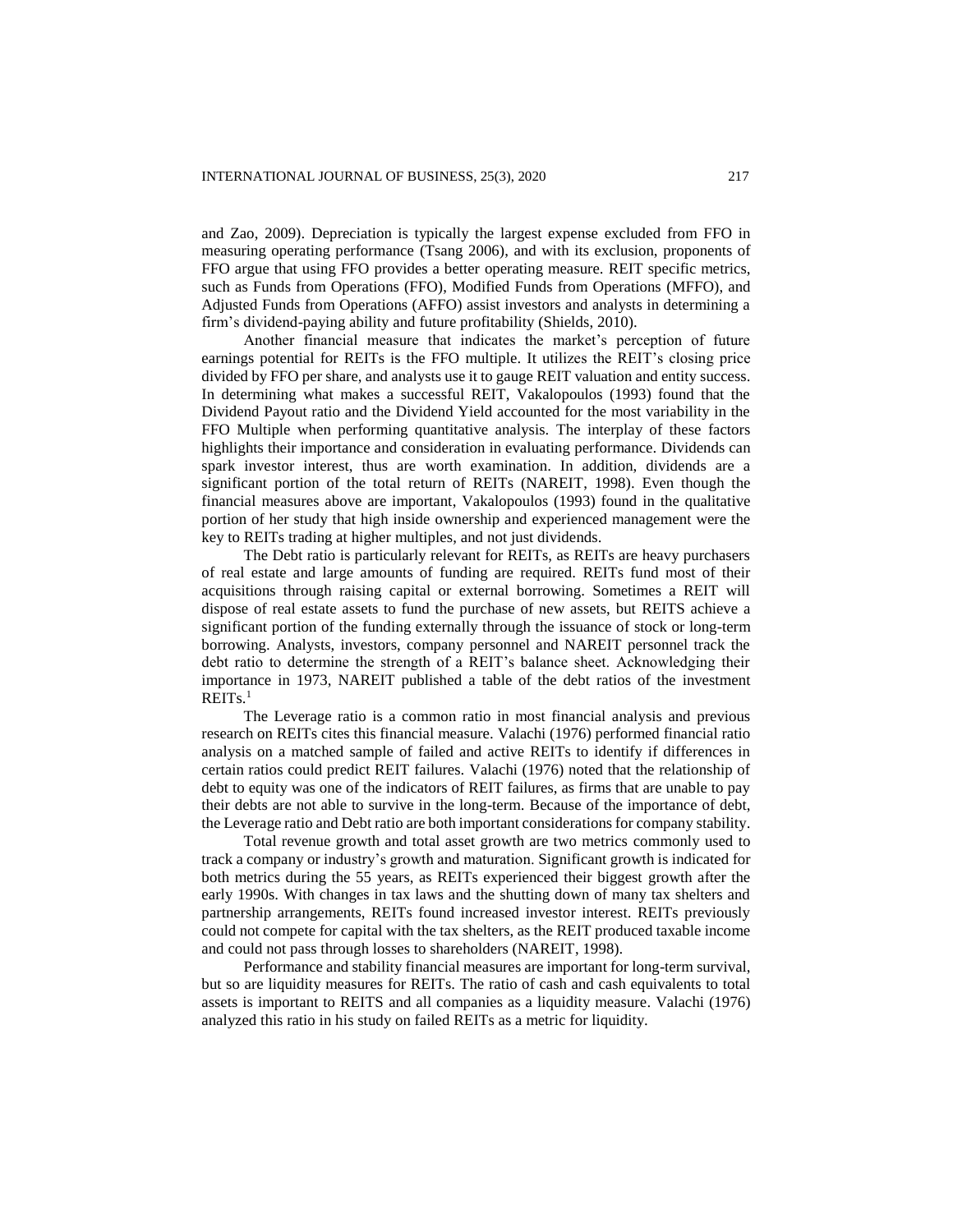So, what factors led to the ability of these three REITs to survive while all others failed during the first 55 years? In order to answer this question, one must not only consider the financial measures, but also study the history of these REITs. Through an understanding of the history, investors, analysts, and managers may find possible indicators of longevity.

Washington Real Estate Investment Trust (WRIT) began in the greater Washington D. C. area in 1960, and the company has remained true to its emphasis on local real estate. Lerner (2010) states that contrary to traditional REITs, WRIT has a diversified property platform. Management admits that a large part of their success is due to the stable Washington D. C. market. With government offices and the nation's capital, it is known to be one of the most stable markets in the U. S., with the office sector being WRIT's largest. WRIT has also focused on the smaller tenant, thus making it less vulnerable to one tenant leaving a large vacancy. The continued focus for WRIT is to increase occupancy levels, even though its 90% occupancy rate is high in consideration to most other REITs (Lerner, 2010).

Pennsylvania Real Estate Investment Trust (PREIT) began initially as a vehicle to supply funding for developers and to provide joint venture equity. Lerner (2010) notes that because of early financial constraints, the company was much smaller in its younger years. Its shared focus of multi-family and legacy buildings from its early days remained intact until the late 1990s. In 1997, PREIT merged with The Rubin Organization, expanding into the retail market, while continuing with the multi-family focus to build on earlier successes. In 2003, PREIT merged again with Crown American Realty Trust, with further retail expansion. Presently, PREIT focuses on the retail sector, as not only developers, but also owners/managers. This REIT's philosophy is the opposite of WRIT's due to its belief that diversified REITs are less favorable than becoming single focused with greater vertical integration (Lerner, 2010).

Lerner (2010) notes that similar to WRIT, PREIT management prefers to stay physically near most of their properties in the Mid-Atlantic region. The resilience of its base geographical area with higher income and stable growth, along with its various types of tenants, has allowed it to survive. Management feels a close relationship with their customer base is necessary, and works with historical preservation in unification with its communities. Its experience in redevelopment provides the REIT with an advantage, since it has worked throughout its existence with distressed assets. (Lerner, 2010).

Winthrop Realty Trust (formerly known as First Union Real Estate and Equity Mortgage Investments), began with two properties and expanded its portfolio to include the retail, service, and office sectors. Winthrop focuses on joint ventures, where it can combine local area expertise with its infusion of capital to grow investments. Winthrop looks for entities to acquire that own real estate, to obtain preferred equity, or invest in first mortgage debt of real estate. Winthrop prides itself on patiently waiting for the right opportunities and avoiding the market mania that can drive investors (Investor Relations, Winthrop, 2010).

It is important to note that Winthrop announced on April 29, 2014 a plan of liquidation, which included an orderly liquidation of company assets. Owners of the company's common shares made the decision to liquidate based on the assumption that funding and projects could not be obtained to yield the desired returns, disparities existed between stock price and net asset value, and purchase offers were not in the best interest of the current shareholders. The Board felt the underlying value of the company was best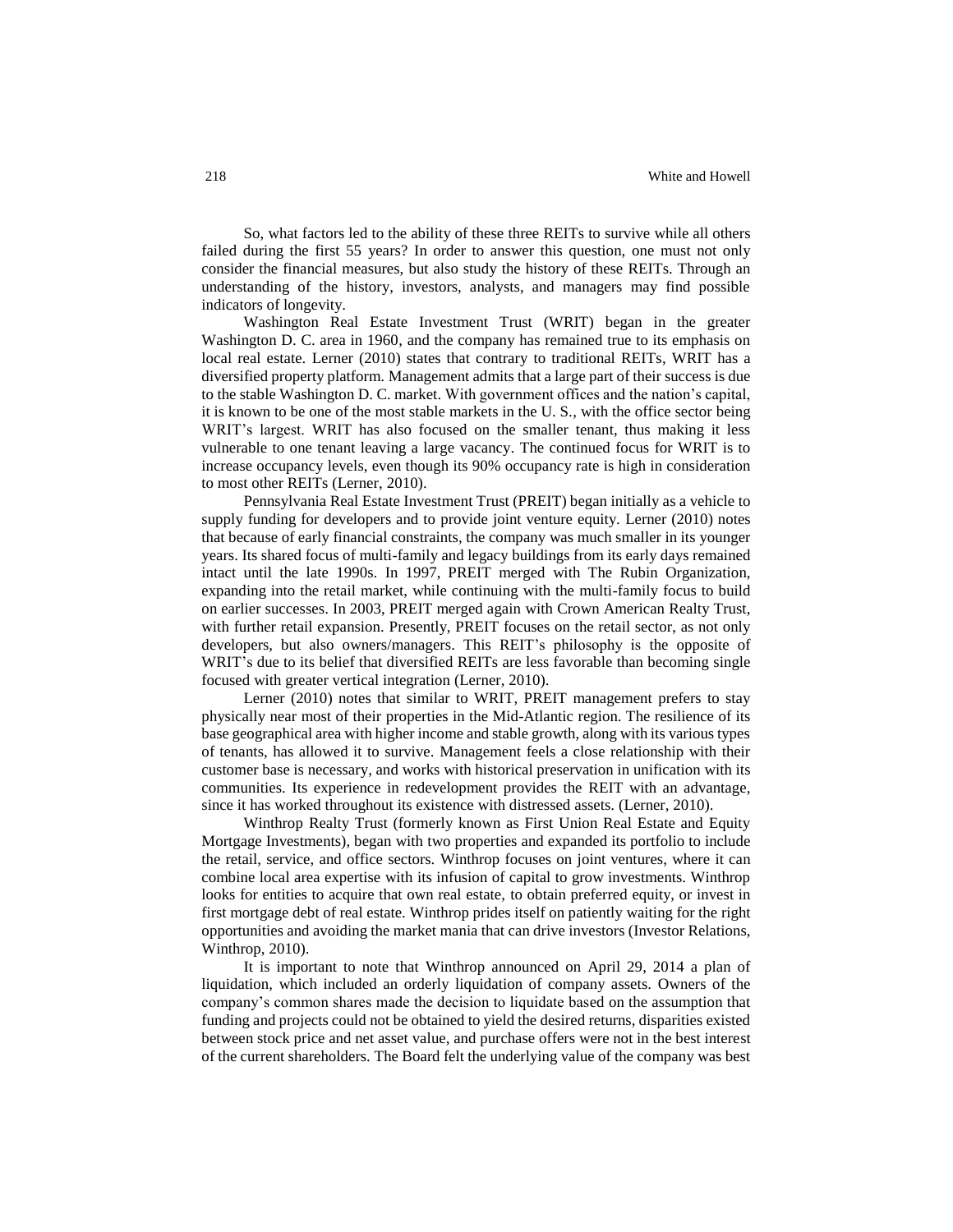achieved through liquidation (Winthrop 4/29/14). The company continued to operate in its name throughout 2015, even though it began the sale of some of its assets. In 2016, Winthrop transferred its remaining assets to the Winthrop Realty Limited Trust, which still exists in 2019 (Winthrop Realty Liquidating Trust - Form 10K, 2019).

Patterns of success within individual companies over the first 55 years, or in conjunction with the industry, can provide guidelines for management and investors in navigating their financial futures or becoming long-time operators in a market. In order to understand the direction of the companies, one must also understand the industry. NAREIT provides a timeline for the fifty years of the REIT industry (NAREIT, REIT 50 Years Timeline, 2010), which is important to understanding the factors that produced industry growth, success, and development.

During its development as an industry, significant events have occurred throughout which shaped its identity. Even though the REIT industry began in 1960, the first REIT listed on the New York Stock Exchange occurred five years later in 1965. Between 1969 and 1974, REITs expanded from \$1 billion to approximately \$21 billion in total assets, which was during the time mortgage REITs financed development. The real estate market downturn between 1989 and 1991 was one of the worst since the Great Depression, which likewise hurt the REIT industry. Within two years, the industry would experience growth again with the lifting of the five or fewer investors rule in 1993 making REITs an attractive investment for pensions<sup>2</sup> (NAREIT, REIT 50 Years Timeline, 2010).

Growth continued throughout the 1990s, as the IRS expanded REIT services to allow REITs to manage and operate real estate owned. With the decade of the 2000s, REITs obtained global interest. REIT exchange traded funds (ETFs) hit the market as the iShares Dow Jones U. S. Real Estate Index Fund. In 2001, Standard & Poor's' Indexes began including REITs, thereby adding to their notoriety in the stock markets. With 2009 and the global credit crisis, REITs reduced debt and strengthened balance sheets (NAREIT, REIT 50 Years Timeline, 2010).

Michael Ashner, current Chairman/CEO of Winthrop, and a member of the REIT industry since the 1980s, believes market conditions have promoted the success of the REIT industry. He believes the real estate crisis of the early 1990s forced many REITs to reduce debt and morph out of private equity funding situations, which in his opinion was the most dramatic event for the REIT industry. He sees Equity REITs as a dominant form of real estate investing (Flynn, 2010).

Historical accounting research can provide an industry with key information necessary for longevity and success. As Aristotle noted, "if you would understand anything observe its beginnings and its developments" (as cited in Grant, 1995: 19). Studying REIT history through the lens of financial accounting assists in understanding the components that have allowed the REIT industry to survive and thrive over the last 55 years, while providing insights into the components that will propel it successfully forward. As Winston Churchill stated, "The longer you look back, the farther you can look forward" (as cited in Langworth, 2011: 576). George Santayana stated, "Those who cannot remember the past are condemned to repeat it" (Santayana, 1905: 284).

This study addresses the 55<sup>th</sup> Anniversary of the REIT industry and provides information relevant to the financial markets of the United States and its participants. The purpose of this research is to analyze the three companies that survived, along with the REIT industry, to identify events and trends over 55 years and to establish benchmarks for evaluating the longevity of future companies.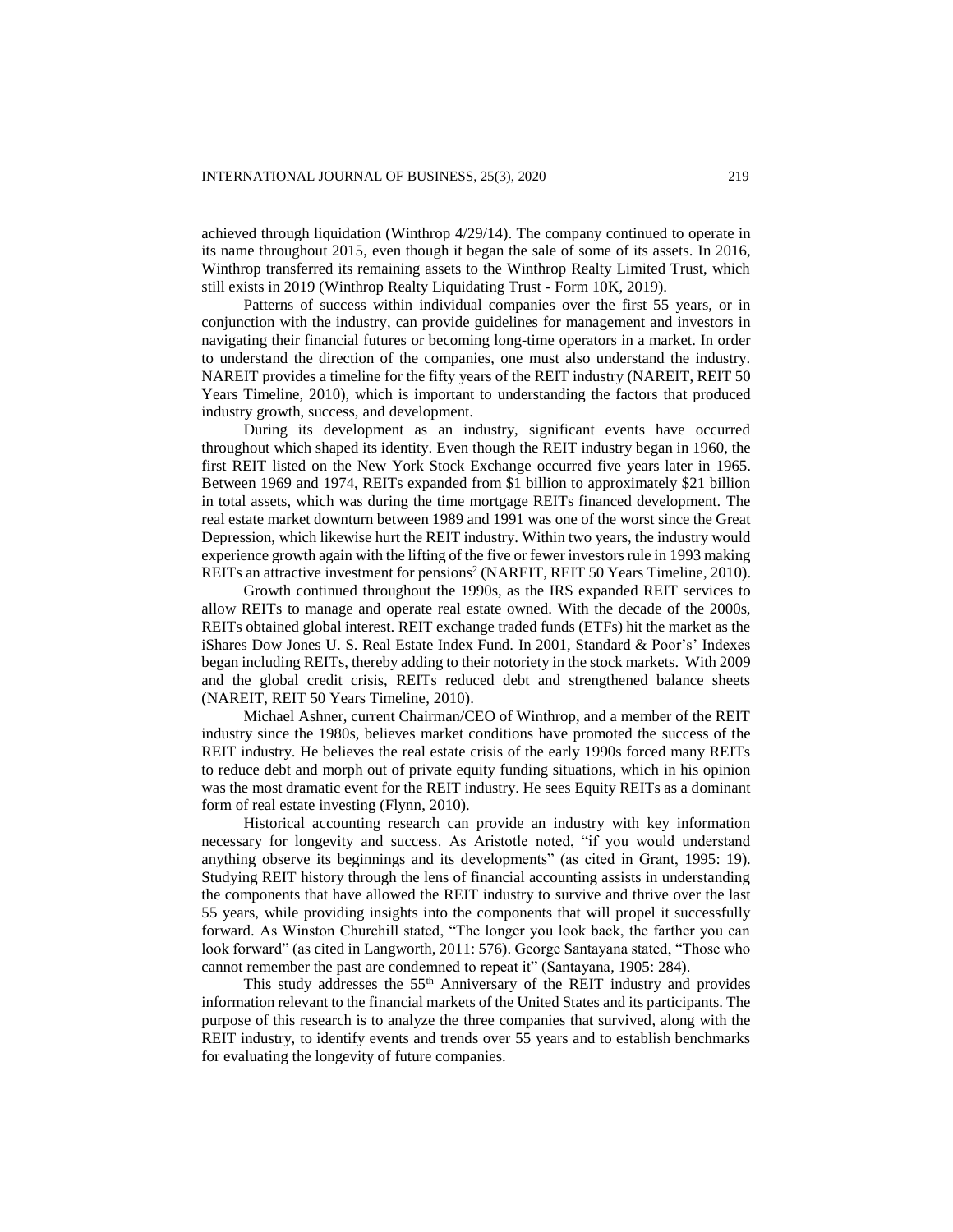#### **III. METHODOLOGY**

This study's analysis of the REIT industry, and the three entities that survived, will occur in two parts. First, the researchers will analyze entity financials using trend analysis and ratio analysis as its quantitative component. Second, the researchers will interview some of the managers of the three surviving REITs and utilize other information (e.g., press releases, websites, and NAREIT information) to gain a better understanding of factors that enabled these companies to survive. This second part will utilize qualitative research techniques as an additional component and complement to the quantitative research.

This study will utilize specific REIT-related metrics, along with traditional financial metrics. REIT specific metrics include Funds from Operations (FFO) stated per share, as a multiple, and as a payout. Traditional financial metrics include debt ratios, profitability ratios, asset growth, revenue growth, and cash flows from operations.

FFO per share allows investors to determine the value of FFO at the share level. FFO multiple will be analyzed, as it is similar to the Price-Earnings ratio. The FFO Multiple approach is the most common method used by NAREIT and industry analysts to evaluate the value of a REIT. FFO payout shows FFO at the share level in relation to net income at the share level. This comparison is helpful for investors that may be more familiar with net income and can use it to evaluate FFO.

Dividends are an important metric in evaluating REITs, since REITs pay out most of their taxable income in dividends. Because of the significance of dividends to total return for REITs, this study looks at the dividend yield and dividend payout. The dividend ratios are examined individually and in accordance with the FFO Multiple as indicators of longevity.

The Debt ratio, which compares total debt to total assets, will be computed and analyzed, as REITs are heavy utilizers of debt. In addition, the Leverage ratio, which compares total debt to total equity, will be subsequently computed and analyzed. The two debt ratios will be combined to evaluate how the use of leverage may have affected entity longevity.

Total revenue growth and total asset growth are two metrics commonly used to track a company or industry's growth and maturation. Thus, the growth in assets and revenues will be included in the financial measures to evaluate the development of this industry and individual company connections.

To analyze liquidity, and the cash component of a REIT specifically, the ratio of cash and cash equivalents to total assets will be computed. By analyzing the cash component, one can determine if the three surviving companies show a pattern of liquidity different from the other companies that have either entered the market later or left the market. Companies that do not have sufficient cash flow are unable to survive in the long-term.

After performing an analysis of the metrics discussed above, ANOVA testing and additional post-hoc testing will determine if significant differences exist between the three surviving companies and other companies that have participated in the REIT industry over the 55 years. For each of the three surviving companies (WRIT, PREIT and Winthrop) the analyzed metrics will be compared individually to the average of the REIT industry, excluding these three surviving companies. ANOVA testing will determine if significant differences exist, and additional post-hoc testing will determine where the specific significant differences lie.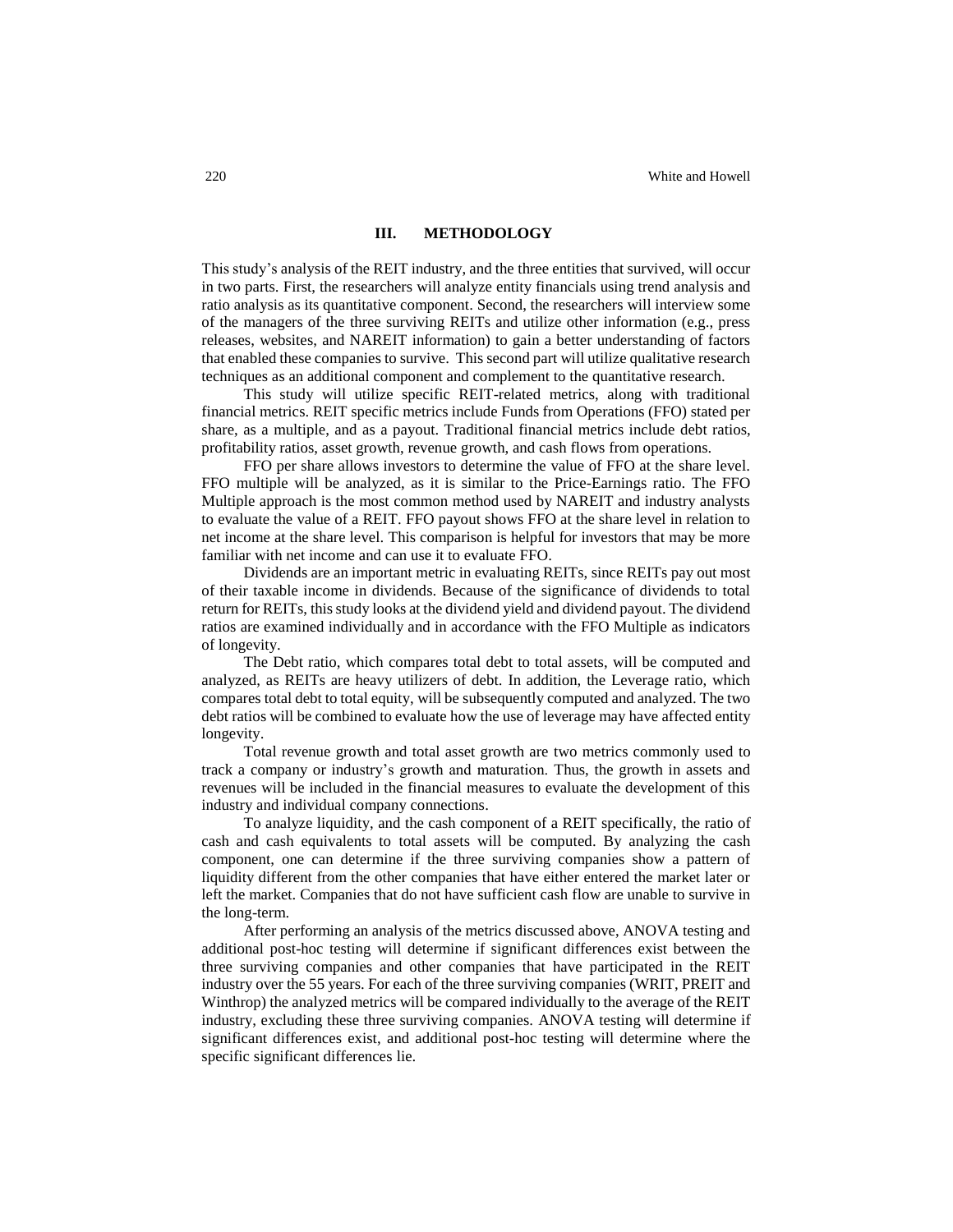In addition to the quantitative analysis performed above, the researchers utilize qualitative analysis via interviews, press releases, and other articles on the three companies and its officers. For this study, discussion of qualitative analysis will be limited to its relationship to the results of the quantitative analysis. Interviews will be conducted with officers at each of the three REITs: WRIT, PREIT, and Winthrop. These interviews will help assess the companies' strengths, their management's strategies, their organizations' unique characteristics, factors that contributed to the companies' successes, and any information helpful in explaining the company's ability to maintain longevity throughout the last 55 years.

Data from two nationally recognized databases, SEC filings, and company records provide the information analyzed. All of the information will become documentation to identify success factors and similarities among the three companies, WRIT, PREIT, and Winthrop. In addition, patterns and differences between these three companies and other companies in the industry that have either not survived or came into the industry later will be examined.

The two nationally recognized databases to pull the quantitative information are Compustat North America data (Compustat) and SNL Financial data (SNL)<sup>3</sup>. While many researchers are familiar with Compustat in financial research, SNL has not been around as long and not as well known in financial research. Some research in the finance and real estate areas have used SNL primarily for its industry-specific content. While Compustat provides information on companies in the REIT industry for most of its 55 years, REIT industry-specific measures are not widely available there. SNL provides industry-specific measures, in particular related to FFO, on the REIT industry going back to 1990. Thus, both databases are useful in this research to draw inferences and conclusions. As data on companies listed on stock exchanges is only available digitally since the early 1970s, financial information for the years prior was not readily available. Of the three surviving companies, WRIT and PREIT were able to provide financial information going back to their first prospectus. However, Winthrop had major ownership changes during its tenure, thus early information was unobtainable by company personnel.

## **IV. RESULTS**

Detailed descriptions of the ratios utilized in this study are in Table 1. The mean ratios of the three surviving companies, along with the combined other REITs, are in Table 2.

To obtain the mean of all the other REITs, the ratios relating to all the other companies (excluding WRIT, PREIT and Winthrop) were winsorized<sup>4</sup> to eliminate extreme outliers that could distort the values and lead to misleading inferences. Through review of the Pearson correlation coefficients, the FFO Payout and Dividend Payout ratios, and the Debt and Leverage ratios, were highly correlated. This correlation is an expected result.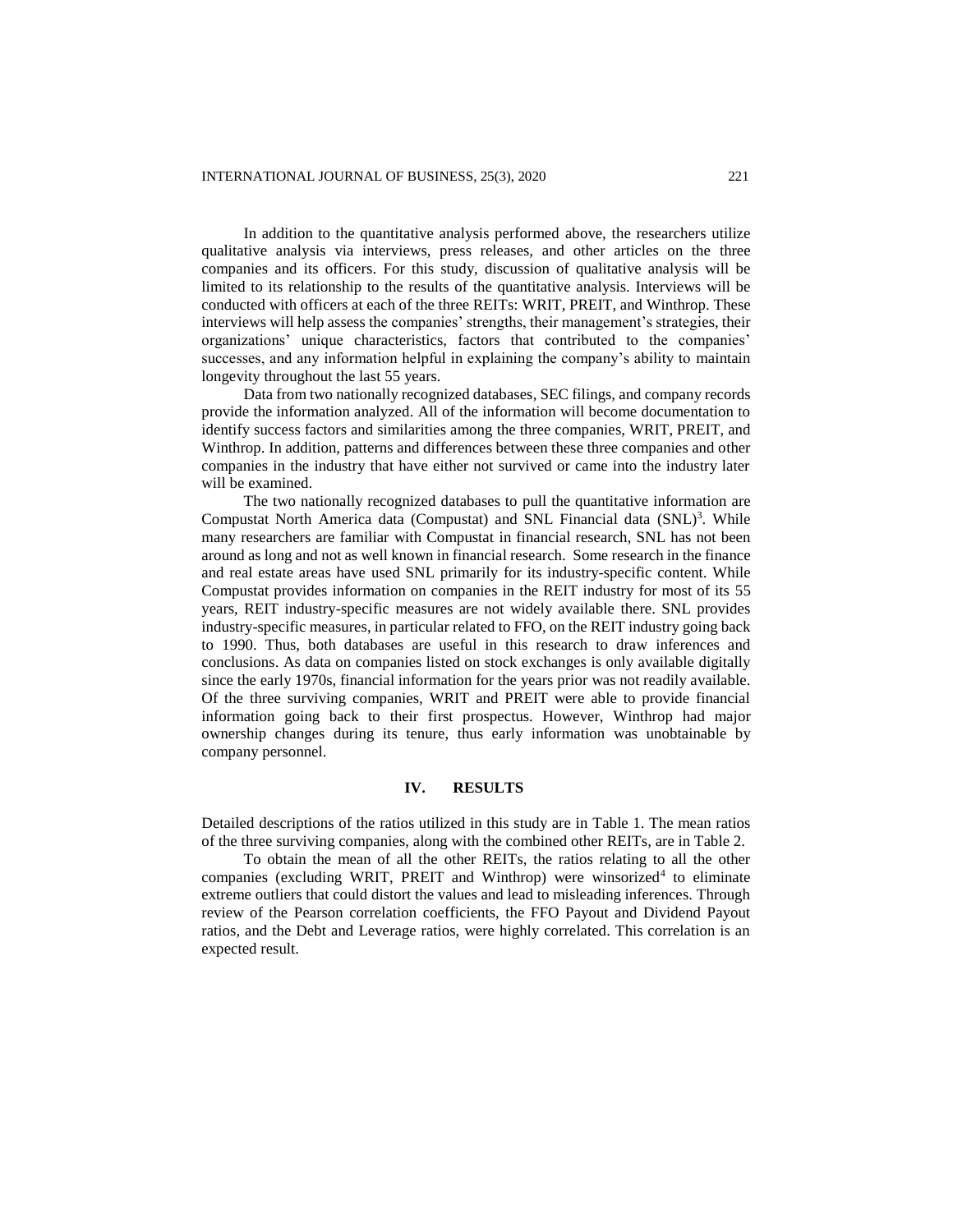| Description of ratios |                                                 |                                                    |  |  |  |
|-----------------------|-------------------------------------------------|----------------------------------------------------|--|--|--|
| Ratio                 | Description                                     | Formula                                            |  |  |  |
| <b>FFOSH</b>          | <b>Funds from Operations</b>                    | $=$ FFO/Shares Outstanding                         |  |  |  |
|                       | (FFO) per share                                 |                                                    |  |  |  |
| <b>FFOMUL</b>         | <b>Funds from Operations</b>                    | $=$ Price/FFO per share                            |  |  |  |
| (FFO) Multiple        |                                                 |                                                    |  |  |  |
| <b>FFOPAY</b>         | <b>Funds from Operations</b>                    | $=$ FFO per share/Net Income per share             |  |  |  |
|                       | (FFO) Payout                                    |                                                    |  |  |  |
| <b>DIVSH</b>          | Dividends per share                             | $=$ Annual Dividends/Shares Outstanding            |  |  |  |
| <b>DIVYLD</b>         | Dividend Yield                                  | $=$ Annual Dividends per share/Price per share     |  |  |  |
| <b>DIVPAY</b>         | Dividend Payout                                 | =Annual Dividends per share/Net Income per share   |  |  |  |
| <b>DEBT</b>           | Debt Ratio                                      | $=$ Total Debt/Total Assets                        |  |  |  |
| <b>LEV</b>            | Leverage Ratio                                  | $=$ Total Debt/Total Equity                        |  |  |  |
| <b>ASSETGR</b>        | Growth in Total Assets                          | $=$ (End of Year Total Assets - Beginning of Year  |  |  |  |
|                       |                                                 | Total Assets)/Beginning of Year Total Assets       |  |  |  |
| <b>REVGR</b>          | Growth in Total Revenue                         | $=$ (End of Year Total Revenue - Beginning of Year |  |  |  |
|                       | Total Revenue)/ Beginning of Year Total Revenue |                                                    |  |  |  |
| <b>CASH</b>           | Cash to Assets Ratio                            | $=$ Total Cash & ST Investments/Total Assets       |  |  |  |

**Table 1**

| Table 2                                                                      |  |  |  |  |  |  |
|------------------------------------------------------------------------------|--|--|--|--|--|--|
| Means for all other companies, Winthrop, Pennsylvania REIT & Washington REIT |  |  |  |  |  |  |

| Entity        | <b>FFOSH</b> | <b>FFOPAY</b> | <b>FFOMUL</b>  | <b>DIVPAY</b> | <b>DIVSH</b> | <b>DIVYLD</b> |
|---------------|--------------|---------------|----------------|---------------|--------------|---------------|
| <b>ALLCOS</b> | 1.534        | 0.484         | 8.378          | 0.209         | 1.056        | 0.070         |
| <b>FUR</b>    | 1.237        | 0.180         | 3.099          | 0.089         | 0.910        | 0.072         |
| PEI           | 2.375        | 0.294         | 10.017         | 0.192         | 1.546        | 0.078         |
| WRE           | 1.774        | 0.293         | 13.892         | 0.179         | 1.315        | 0.060         |
| Entity        | DEBT         | LEV           | <b>ASSETGR</b> | <b>REVGR</b>  | <b>CASH</b>  |               |
| <b>ALLCOS</b> | 0.480        | 1.883         | 0.148          | 0.181         | 0.051        |               |
| <b>FUR</b>    | 0.601        | 2.145         | 0.096          | 0.192         | 0.062        |               |
| PEI           | 0.567        | 2.074         | 0.152          | 0.109         | 0.099        |               |
| WRE           | 0.415        | 0.972         | 0.111          | 0.544         | 0.069        |               |

Means for all other companies, Winthrop, Pennsylvania REIT & Washington REIT table covers overall mean from 1971-2015. ALLCOS – All other REITS, not including Winthrop, Pennsylvania REIT, and Washington REIT. FUR – Winthrop Realty Trust; PEI-Pennsylvania REIT; WRE-Washington REIT.

Reviewing Table 2, FFO per share for all other companies is 1.531. Both WRIT and PREIT have values above 1.534, with the values of 1.774 and 2.375, respectively. Winthrop has a value of 1.237, which is below that of the all other companies. For FFO Multiple, once again WRIT and PREIT have values greater than all other companies do, with values of 13.892 and 10.017, respectively. The value of 8.378 for the FFO Multiple for all other companies is higher than the value for Winthrop of 3.099. Interestingly, the FFO Payout is higher for all the other companies with a value of .484. In terms of the Dividend Payout, the value is higher for the all other companies at .209, also. For Dividends per share, both WRIT and PREIT have higher values than all the other companies do. WRIT has a value of 1.315 and PREIT has a value of 1.546. FUR's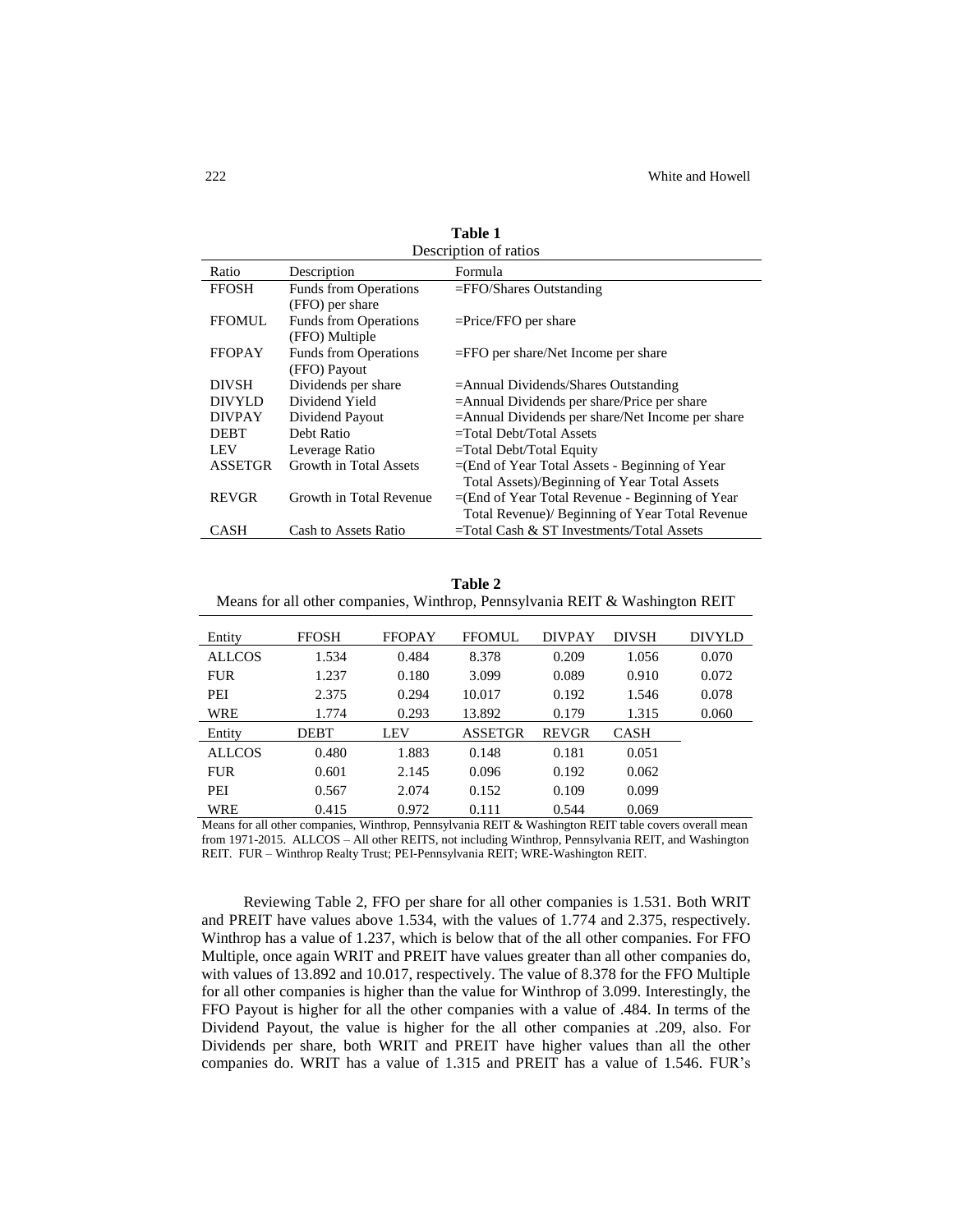Dividends per share is lower at a value of .910. Winthrop is again lower than all the other companies, which it has been for all the ratios discussed. For Dividend Yield, PREIT has the highest value of .078 and WRIT has the lowest value with .060, with Winthrop and all other companies having a similar value of .072 and .070.

For the balance sheet, in terms of the Debt-to-Assets ratio, the all-other companies' line shows a value of .480. WRIT has a lower value of .415, but both PREIT and Winthrop shows higher Debt ratios of .567 and .601. For the Leverage ratio, the all-other companies show a ratio of 1.883, with PREIT showing a value of 2.074 and Winthrop showing a value of 2.145. WRIT shows a much lower Leverage ratio of .972. In terms of Asset growth, the all-other companies and PREIT show similar values, while Winthrop and WRIT are lower. For Cash-to-Assets, PREIT is .152, whereas WRIT is .111 and Winthrop is .096. All other companies show a lower liquidity value than all the three surviving companies of .051. Lastly, Revenue growth is highest for WRIT at .544, with PREIT showing .109 and Winthrop at .192. All other companies show a revenue growth of .181.

A One-Way Analysis of Variance (ANOVA) for the eleven ratios with entity type as the factor identified significant statistical differences in the ratios among each of the individual three companies' averages and the average of all other companies. At a significance level of  $\alpha$  = .01, five of the eleven ratios showed statistically different means as shown in Table 3.

| ANOVA results-differences between rations.                          |             |         |  |  |  |
|---------------------------------------------------------------------|-------------|---------|--|--|--|
| Ratio                                                               | Sig         | F value |  |  |  |
| <b>FFOSHARE</b>                                                     | ***<br>.000 | 9.399   |  |  |  |
| <b>FFOPAY</b>                                                       | **<br>.020  | 3.373   |  |  |  |
| <b>FFOMULT</b>                                                      | ***<br>.000 | 6.562   |  |  |  |
| <b>DIVPAY</b>                                                       | **<br>.016  | 3.521   |  |  |  |
| <b>DIVPERSH</b>                                                     | ***<br>.000 | 15.839  |  |  |  |
| <b>DIVYLD</b>                                                       | *<br>.056   | 2.561   |  |  |  |
| <b>DEBTASSET</b>                                                    | ***<br>.000 | 12.462  |  |  |  |
| <b>DEBTEQ</b>                                                       | ***<br>.000 | 17.411  |  |  |  |
| <b>ASSETGR</b>                                                      | *<br>.805   | 0.328   |  |  |  |
| <b>REVGR</b>                                                        | .366        | 1.063   |  |  |  |
| CASHASSET                                                           | *<br>.097   | 2.139   |  |  |  |
| and and the state of the state<br><b>Contract Contract Contract</b> |             |         |  |  |  |

**Table 3**

\*\*\*, \*\*, and \* indicate significance at 1%, 5%, and 10% levels, respectively.

However, at a significance level of  $\alpha = .05$ , two additional ratios showed statistically significant difference among the categories tested. Since statistical significance was shown for some of the ratios, additional Post-hoc testing was performed utilizing the Tukey  $HSD<sup>5</sup>$  test.

Using a significance level of  $\alpha = 0.01$ , FFO per share identified significant differences between PREIT and Winthrop ( $\rho = .000$ ), and PREIT and all other companies ( $\rho = .001$ ). At a significance level of  $\alpha = .05$ , PREIT and WRIT showed significant difference ( $\rho = .029$ ). WRIT and Winthrop only showed a marginally significant difference ( $\rho = .089$ ). Thus, the core of the difference in FFO per share can be attributed to PREIT, whose average FFO per share over the period examined exceeded \$2, while the averages for every other category was only in excess of \$1.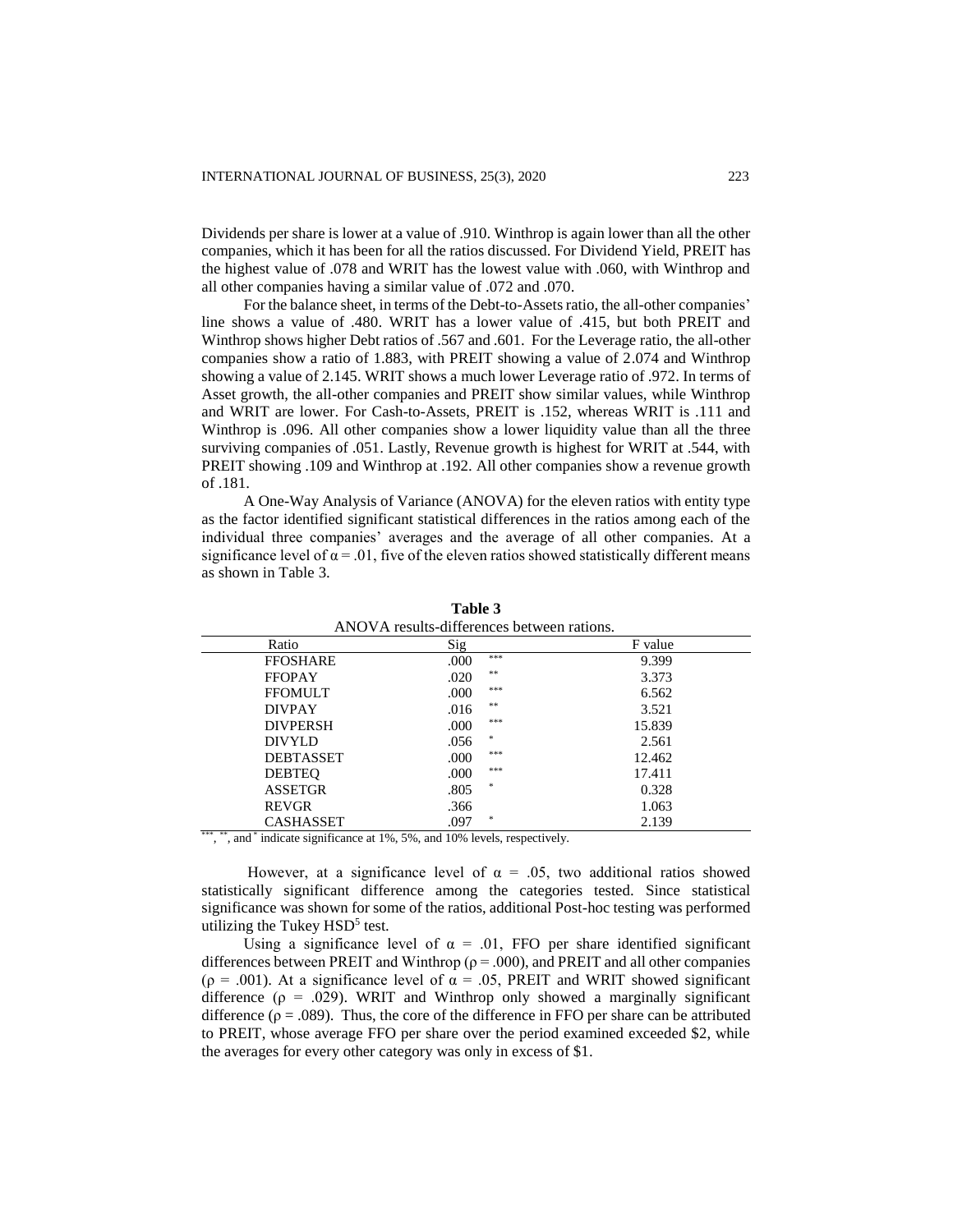FFO Multiple identified significant differences between WRIT and Winthrop ( $\rho$  = .000), and PREIT and Winthrop ( $\rho = .028$ ). Between WRIT and all other companies, only marginal significance was found ( $\rho = .109$ ). WRIT's FFO multiple of 13.891 far exceeded Winthrop's multiple of 3.099, and was larger than PREIT's multiple of 10.017 and all other companies' of 8.378. As FFO multiple uses the price of the stock over FFO, WRIT's stock trades at an average multiple 13 times greater than FFO. The significance of the difference in FFO multiple indicated by ANOVA seems to be driven primarily from how WRIT's stock is valued by the market in consideration of its FFO. The market also seems to place value on PREIT and it earnings potential, above that of the combined other companies and Winthrop.

Utilizing ANOVA and considering a significance level of  $\alpha = .05$ , FFO Payout revealed significant differences among the categories. The only significant difference was noted between Winthrop and all other companies ( $\rho = .013$ ). No other significant differences were noted among the entity types. Winthrop's FFO Payout of .181 was the lowest of the categories tested.

Dividends per share identified significant differences between PREIT and all other companies ( $ρ = .000$ ), PREIT and Winthrop ( $ρ = .000$ ), and WRIT and Winthrop ( $ρ =$ .000). Only marginal significance was found in the differences between WRIT and all other companies ( $\rho = .050$ ) and WRIT and PREIT ( $\rho = .100$ ). Winthrop's average dividend per share is \$.91, while the other categories exceed \$1.

Utilizing ANOVA and considering a significance level of  $\alpha = .05$ , Dividend Payout and Dividend Yield indicated significant differences among the categories. Dividend Payout identified marginally significant differences between Winthrop and all other companies ( $\rho = .017$ ), and Winthrop and PREIT ( $\rho = .055$ ). Dividend Yield identified marginally significant differences between WRIT and PREIT ( $\rho = .0746$ ).

For the Debt ratio, significant differences were noted amongst WRIT and Winthrop ( $\rho$  = .000), WRIT and PREIT ( $\rho$  = .000), and Winthrop and all other companies  $(p = .003)$ . Interestingly, WRIT and all other companies did not show statistically significant differences in their Debt ratio. For the Leverage ratio, WRIT showed significant differences between itself and PREIT ( $\rho = .000$ ), Winthrop ( $\rho = .000$ ), and all other companies ( $\rho = .000$ ). For the Debt ratio, WRIT has a value of 41%, which is significantly lower than the other categories, which are all closer to or above 50%. For the Leverage ratio, WRIT has a value of .97, whereas all the other categories are close to or above 2.00. By looking at either the Debt or Leverage ratio, WRIT displayed significant differences overall in its levels of debt when compared to the other entities under study, which emphasizes the importance of this balance sheet item for WRIT.

ANOVA testing revealed differences across entity type, as the focus was on the differences amongst the three companies and/or other companies in the industry. The results indicated significant differences do exist for some, if not most, of the metrics according to the particular entity. These quantitative differences offer some insight, but consideration of qualitative information is necessary to provide background and summary information helpful in identifying possible keys to longevity.

Looking at the quantitative data and talking with REIT management, the ability to manage the downturns and time market financing needs are important contributors to a REIT's financial success over the long-term. Qualitatively, all three of the surviving companies have management that have been in the industry a long time and understand the dynamics of real estate and financing. Thus, a common characteristic leading to the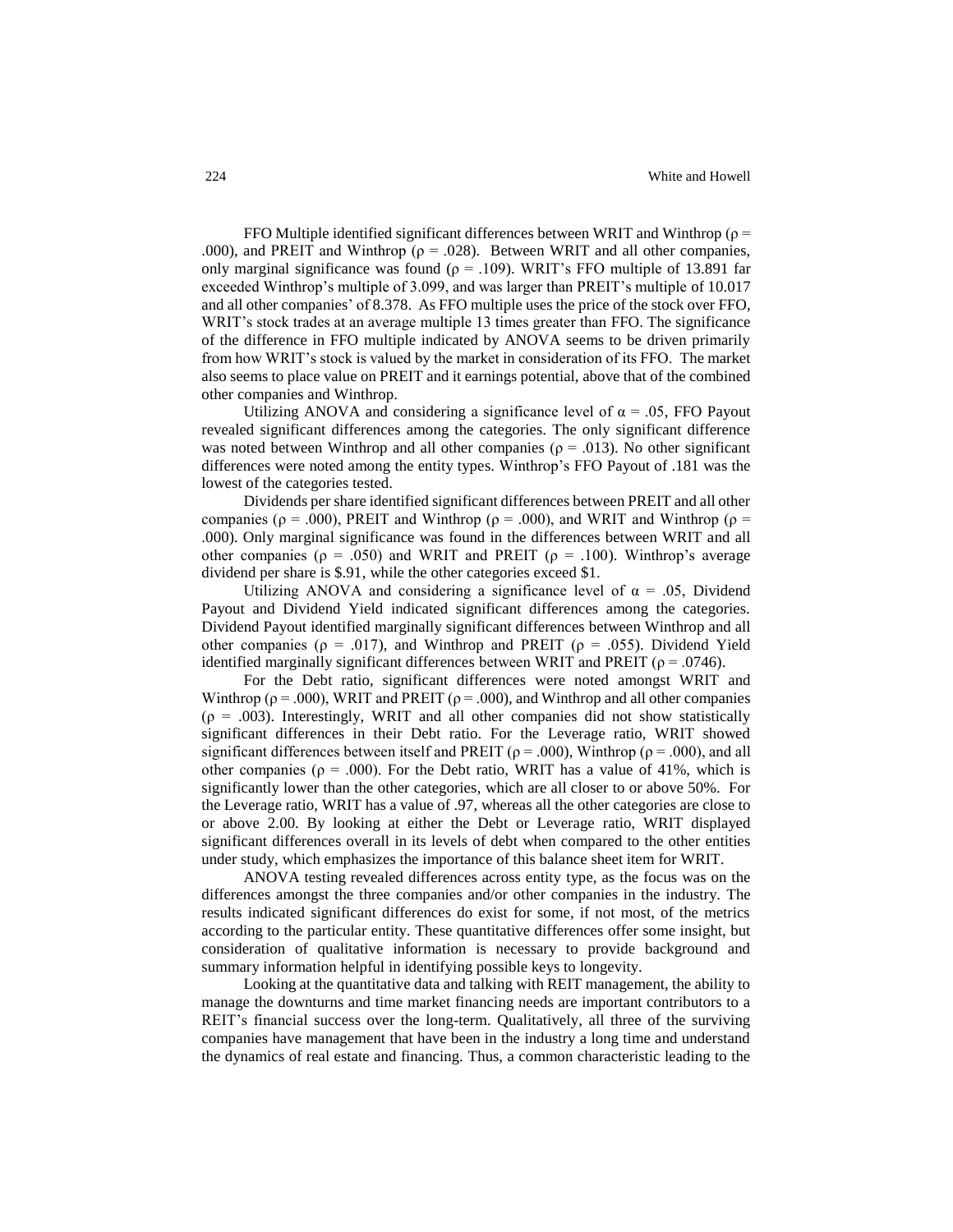companies' success and longevity would have to be strong, experienced, senior management.

The consistency in management at WRIT and PREIT relates to the consistency of the entities' rates of return throughout the real estate cycles. The fluctuation in Winthrop's returns ties to the fluctuation in management styles and strategies that has marked Winthrop's history. While PREIT may have shifted its focus from a more diversified platform to primarily retail, it has still stayed in the same general market to build upon the relationships it has established. The purchases it makes outside its area comes from relationships built in the mid-Atlantic area. Even with a couple of mergers, PREIT continues to operate with many of its original tenants. For WRIT, many of the former senior management teams have stayed involved, and the strategies they initially implemented are still in effect. WRIT has not wavered much in terms of its platform or location throughout the 55 years. The decision in 2011 to sell off the industrial platform has been the only major change to its strategy in 55 years. One could view this decision as not a change in platform anyway, as the emphasis has always been on maximizing returns and WRIT based its decision on the historically lower returns of the industrial portfolio. Thus, another common qualitative characteristic would be sticking with a strategy for the long term.

Winthrop is unique in regards to strategy because it has morphed from a relatively inactive smaller REIT to an aggressive return-driven REIT. Winthrop has survived in large part due to its stapled-REIT structure, which allowed it to have an operating component when other REITs could only own real estate. When these REIT structures were no longer permissible, Winthrop was one of four REITs to be grandfathered in and allowed to keep its structure. Even Ashner noted in his interview that a lot of interest in Winthrop or First Union (previous name), came from its stapled-REIT status. He mentioned that when his group took over and changed the name to Winthrop in 2005, they were mainly looking for the platform to generate real estate deals through access to public markets. Thus, another qualitative common characteristic would be having a niche aspect of the company that allows it to operate successfully in a manner that provides an advantage.

Qualitatively, one final characteristic that stands out on all three companies is keeping the size of the company to a manageable level. By far, no three of these companies are the biggest players in the REIT industry. In some ways, one could consider them some of the smaller players. Management at each of the companies knows where its size needs to be and how much growth allows the company to maximize on its assets, without lowering the benefit to the shareholders. None of the companies desired to grow to some unbelievable level, only to the extent that it could continue to operate at a more profitable level. The ability to identify who you are as a company is another qualitative common characteristic shared by these three successful companies.

## **V. CONCLUSIONS AND AREAS FOR FUTURE RESEARCH**

This study evaluated success factors and trends for the three surviving REITs, in comparison to other REITs that left the market throughout the tenure of the REIT industry. The question proposes, "Do the three companies with the most longevity in the industry reveal any differences from other REITs that left the market?"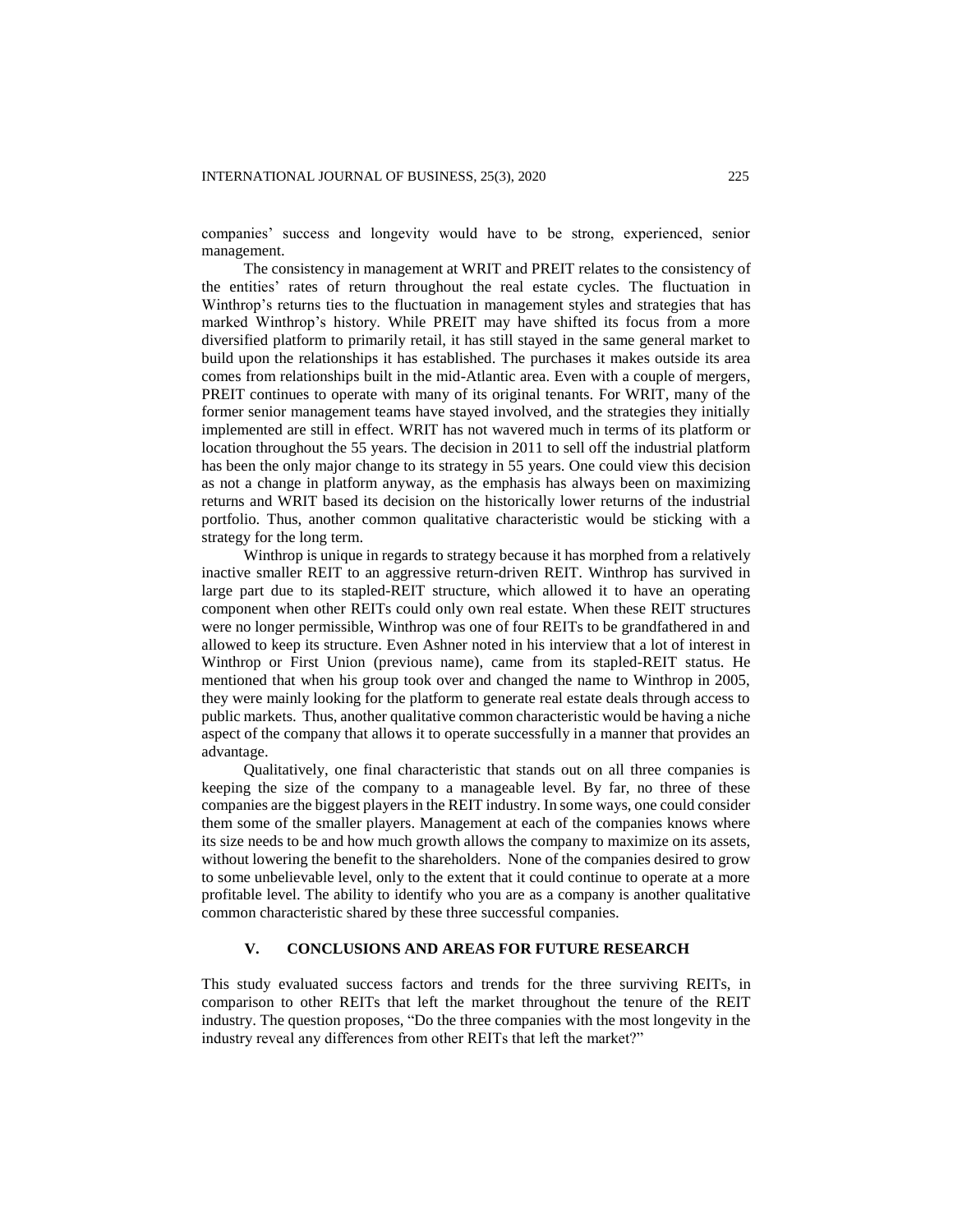Quantitatively, specific details show significant differences exist among the three surviving entities and other companies in the industry. As an overview, FFO per share was significantly higher for PREIT than it was for WRIT, Winthrop or all the other companies operating in the market. The FFO Multiple was greatest for WRIT and significantly higher than all other companies and Winthrop, as the price of WRIT stock reached higher levels and responded more favorably to increases in FFO. FFO Payout was similar for WRIT and PREIT, while both were greater than Winthrop's ratio. Winthrop's net income per share, which is the denominator for FFO Payout, showed more variability, which affected the ratio. On a per share basis, dividends were highest for PREIT, but it was only significantly different from Winthrop and all the other companies. Winthrop had the highest Debt ratio and was significantly different from WRIT and all other companies. Likewise, PREIT also had a higher Debt ratio and showed significant differences among itself and WRIT and all other companies. The Leverage ratio yielded similar results with PREIT and Winthrop having the highest ratios, and demonstrating significant differences with WRIT. WRIT had both the lowest Debt and Leverage ratios, which is consistent with their conservative debt policy. WRIT approaches the use of debt in a more cautious manner, maintaining lower comparative levels of debt than many other REITs.

The quantitative analysis provided financial ratio analysis of the companies, with statistical testing to determine if significant differences in the ratios existed across entities. It provided an answer to the research question by showing quantitative differences existed between these three companies and other companies that had entered and left the market. PREIT seemed to generate higher FFO per share, and subsequently paid out higher dividends per share. WRIT tended to be the most conservative with its debt management and paid out a reasonable amount in dividends, but not as high as PREIT on a per share basis. Winthrop seemed to be more variable and lower in its earnings measures in some years, such as FFO, which relates to its emphasis on opportunistic investing. All three of the companies showed some variability with all the other companies in the industry, but the variability depended on specific measures. Not one specific metric showed consistent significant differences across all three of these surviving companies. For FFO per share and FFO Multiple, both WRIT and PREIT showed higher values than the average of the other REITs in the industry. Likewise, the Dividend per share were higher for WRIT and PREIT than the average of the other REITs. Only with WRIT were the Leverage and Debt ratios lower than the other REITs. Thus, not one metric seemed to hold the key to successful navigation throughout the years. Instead, it seemed to suggest that a REIT must be careful to align its resources and abilities to its particular business strategy. In addition, external growth, if, and when undertaken, should occur only after reviewing the composition and strength of the internal assets and financing structures already in place.

In conclusion, this research contributes by providing quantitative analysis of the three REITs with the most longevity and the REIT industry, along with consideration of qualitative factors that contributed to the three entities' ability to navigate successfully the economic environment. The study identified specific quantitative factors contributing to each company's success, even though those quantitative factors may not have been all the same for all three of the REITs.

The main finding from this research is that a REIT that can establish its identity, hire strong management, know its market, and concentrate its focus on particular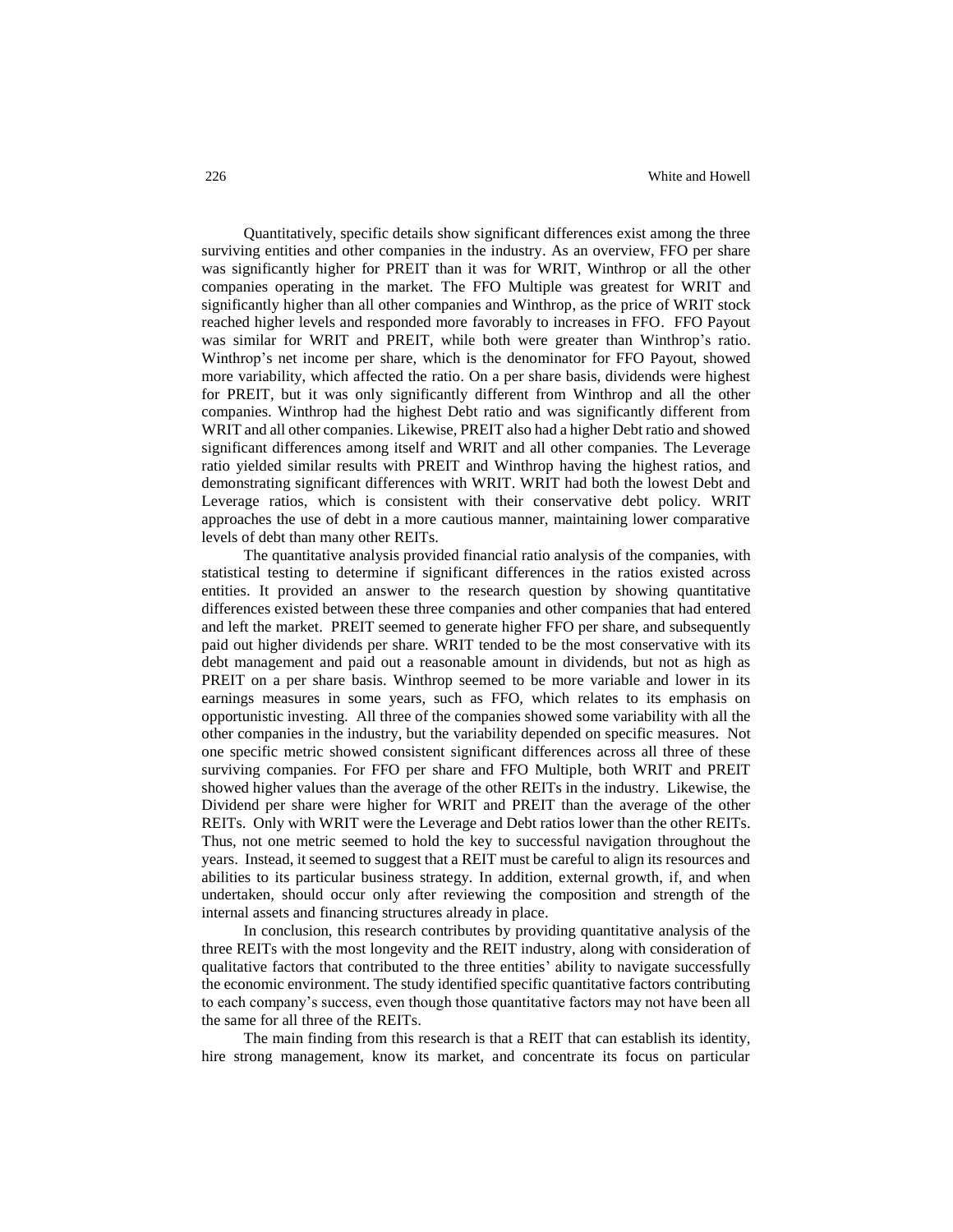financial measures and goals will be the one that will survive while others fail. Identifying its business strategy and working within its constraints seems to provide the best road map for longevity in the REIT industry. WRIT, PREIT, and Winthrop have all found ways to capitalize on their unique strengths and remain in the real estate market throughout turbulent times. While each company may not stand out in all financial areas, each REIT has discovered how it can utilize its own niche to capitalize in those areas it deems most important to its long-term success. External growth has occurred, but management seems to have approached it with an understanding of its internal structure and market conditions. In addition, the management of these companies are invested in the real estate industry and their particular business for the long haul, thus they have viewed their companies as a long-term commitment. As mentioned earlier, Winthrop entered into a plan of liquidation, which upon its completion will bring to an end the era of one of the originating REITs.

One limitation of this research is that financial data for Winthrop could not be located for the years prior to 1971. Since management and ownership had changed so many times, present management at Winthrop could not locate the old company information. For WRIT and PREIT, the original prospectus, along with financial statements, was available for the early years of  $1960 - 1970$ . Since one of the three companies had dissimilar information available, the statistical analysis portion had to be tested without the years prior to 1971. However, as a data integrity test, this study reran the statistical analysis including the years prior to 1971 and it generated the same conclusions.

Another limitation is that qualitative factors were considered, which are unable to be tested through statistical procedures. Interviews can contain biases, due to the background and experiences of the interviewer brought into the interview process. Interpretation of printed material is also subjective, and internal validity is harder to prove with qualitative factors.

Further research could examine larger REITs specifically that have come into the industry since its beginning, including those that have come and gone and those entering the industry since it matured. Since this research highlighted the three survivors, which were all small to mid-size REITs, larger REITs could be examined to identify areas leading to possible company failures, such as companies that incurred too much debt, paid out too much in dividends, or grew too fast.

In addition, further research could compare the financial results of REITs to other economic factors, such as new housing starts or unemployment rates. An extension of this study could analyze REITs by sector, such as multifamily, retail, office, hotel, industrial, and healthcare. By looking at sectors, one could identify relationships that lead to predictions concerning future performance.

#### **ENDNOTES**

- 1. Debt ratios of the 40 Largest REITs, based on data as of July 29, 1973, published by NAREIT.
- 2. The Omnibus Budget Reconciliation Act of 1993 changed the interpretation of the 5/50 rule, which requires that no fewer than five individuals could own more than a combined 50% of outstanding shares. This rule had dissuaded pension funds, since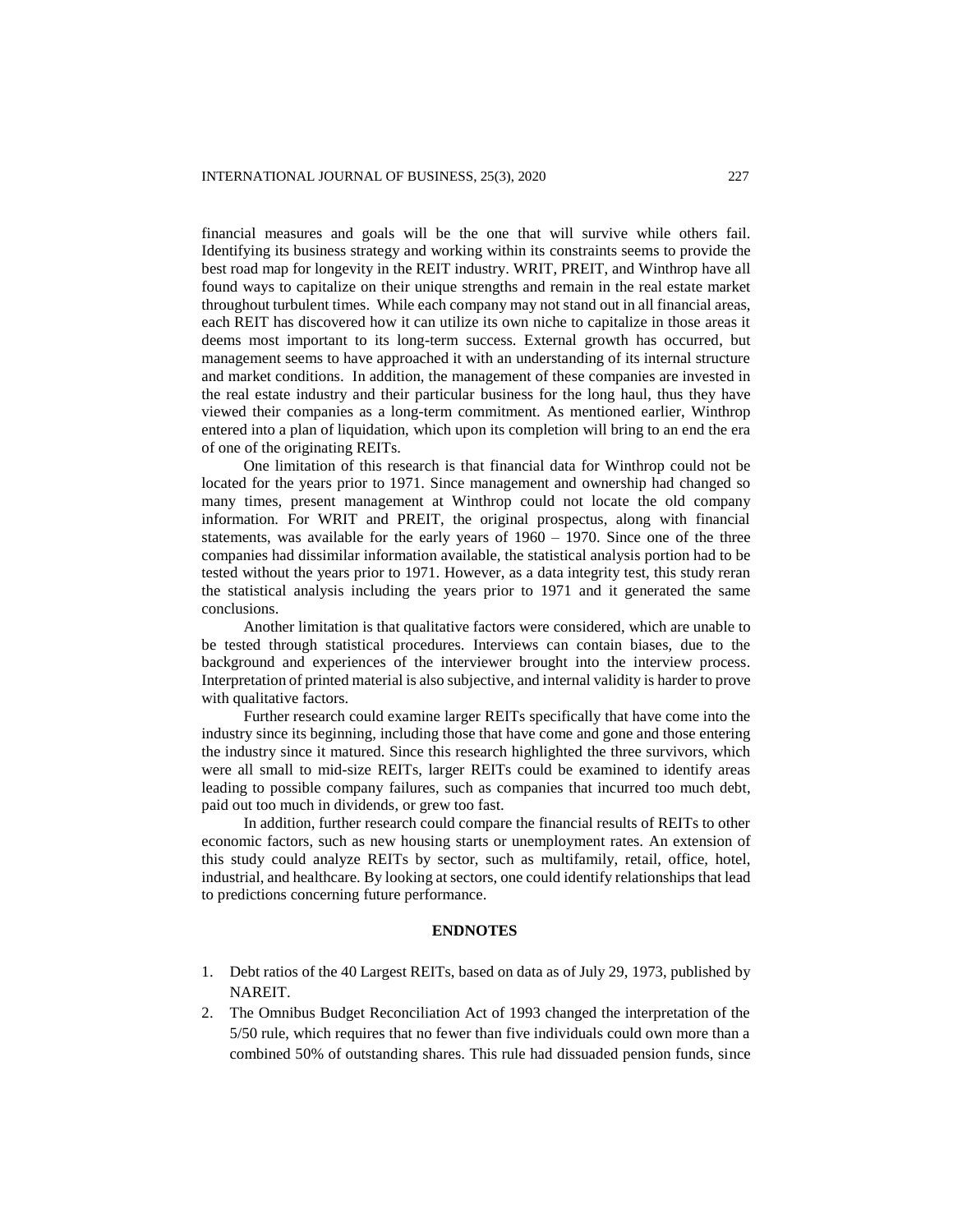each fund was viewed as a single owner. The Act allowed pension funds to view all participants in the pension fund as individual investors of a REIT (Chan, Erickson, and Wang, 2002).

- 3. SNL combined with S&P Capital IQ to form S&P Global Market Intelligence in September 2015.
- 4. Winsorization involves the process by which extreme values are replaced to eliminate the impact on statistical inferences drawn from the data. Utilizing a 90% Winsorization, ratios above the top 95% and below the bottom 5% of the extreme values are replaced by the ratios at the 95% and 5% levels, respectively. (http://en.wikipedia.org/wiki/Winsorising)
- 5. Tukey HSD is used after ANOVA testing is performed to identify the groups that account for the differences. http://www.ehow.com/info\_8766337\_tukey-hsdtest.html

#### **REFERENCES**

- Flynn, J., 2010, "Michael Ashner Reflects on the Evolution of REITs," *REITs@50,* 1. Retrieved from [http://www.reit.com/Articles/REITs-50-Michael-Ashner-Reflects](http://www.reit.com/Articles/REITs-50-Michael-Ashner-Reflects-on-the-Evolution-of-REITs)[on-the-Evolution-of-REITs](http://www.reit.com/Articles/REITs-50-Michael-Ashner-Reflects-on-the-Evolution-of-REITs)
- Grant, J., Ed., 1995, "Committee on History, Is Accounting Important?" *New York State Society of Certified Public Accountants: Foundation of a Profession,* Garland Publishing, 19.
- Investor Relations, 2010, *Winthrop Realty Trust,* 1-2. Retrieved from [http://www.](http://www/) investor.winthropreit.com/index.cfm.
- Kang, S., and Y. Zhao, 2009, "Information Content and Value Relevance of Depreciation: A Cross-Industry Analysis," *Working Paper,* 1-46.
- Killen, C., 1973, "The REIT Industry: Analysis of Growth since 1960," *Thesis, Pace College*, February, 1-124.
- Langworth, R., 2011, "Churchill by himself: The definitive collection of quotations," *Public Affairs*, 576.
- Lerner, M., 2010, "A Tale of Two REITs," *REIT Magazine,* November–December, 44- 51.
- National Association of Real Estate Investment Trusts, 1998. "The REIT Story," *National Association of Real Estate Investment Trusts,* March 13, 1-3.
- National Association of Real Estate Investment Trusts, 2002, "White Paper on Funds from Operations," *National Association of Real Estate Investment Trusts,* 1-4*.*
- National Association of Real Estate Investment Trusts, 2010, "REIT 50 Years Timeline," Retrieved from http://www.reit.com/timeline/timeline-print.php.
- Parmelee, N., 2005, "The Truth about REITs." *The Motley Fool,* 1. Retrieved from http:// www.fool.com/investing/dividends-income/2005/06/14/the-truth-about-reits.aspx).
- "REITs What are they? How do they work?" *Architecture 411,* 2007, June 18, 1. Retrieved from http://www.architecture411.com/notes/note.php?id\_note=24.
- Santayana, G., 1905, "Life of Reason: Reason in Common Sense (Book I)," *Scribner's,* 284.
- Santucci, E., and J. Newell, 2003, "Use of FFO in SEC Filings after Recent Rulemaking on Non-GAAP Financial Information," *Goodwin Procter LLP*, 1. Retrieved from